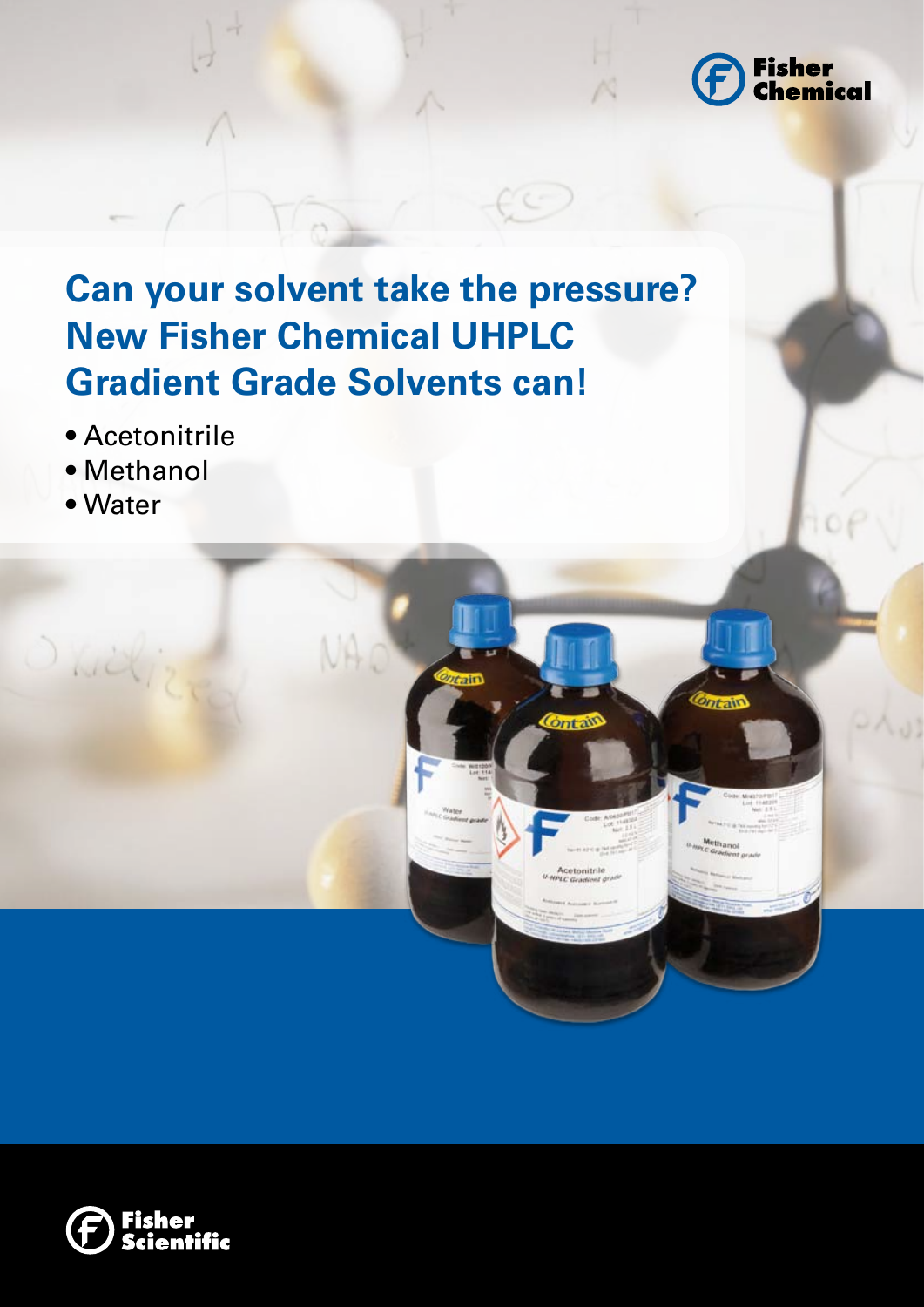### **Fisher Chemical Solvents for UHPLC Gradient Grade Analysis**

For over 40 years, we have been producing a full range of Fisher Chemical high purity solvents that set the standard for high sensitivity and provide accurate, reproducible, high resolution analytical separations.

We have raised the bar by introducing a unique range of UHPLC Gradient Grade Solvents.

Our solvents have an extraordinarily low solvent filtration of 0.1 µm, ensuring low baseline noise and reducing pump blockages. Perfect for those working at high pressure, where high sensitivity and a fast run rate are key to successful analysis.

In addition to a low filtration, our solvents display a remarkably high UV transmission rate making them the ideal solvent for UHPLC applications using UV detection.

### **Solvents Key Features**

- **Outstanding high UV transmission**
- **Interference free, low baseline noise at 210 nm and 254 nm**
- **Low acidity & alkalinity level**
- **Lot-to-lot consistency**
- **Filtered to 0.1 μm**

### **New Solvents UHPLC System**

The UHPLC (Ultra High Pressure Liquid Chromatography) pump has become an indispensable instrument to get shorter run times while maintaining chromatography integrity.

Thermo Scientific Liquid Chromatography systems offer UHPLC compatibility across all modules, ensuring maximum performance for all users and all laboratories. Our systems cover flows from 20 nL/min to 10 mL/min and operating pressures up to 1,250 bar.

We provide a wide range of pumping, sampling, and detection modules and a large suite of integrated features which increase application flexibility and efficiency. These systems improve the productivity of any laboratory, from routine industrial QA/QC to advanced drug discovery.

We recommend UHPLC Gradient Grade solvents for all UHPLC applications using UV detection.

### **UHPLC advantages**

- **Faster results and method development**
- **Improved resolution**
- **Increased relative sensitivity**

Combining our solvents with a UHPLC pump allows one to undertake different types of applications, a fast run rate at high pressure and increase the volume of a run at higher performance levels.



 $1700 - 732$ 

Accela 1250 System with Open Autosampler North Communisties and Muslim UltiMate 3000 Rapid Separation System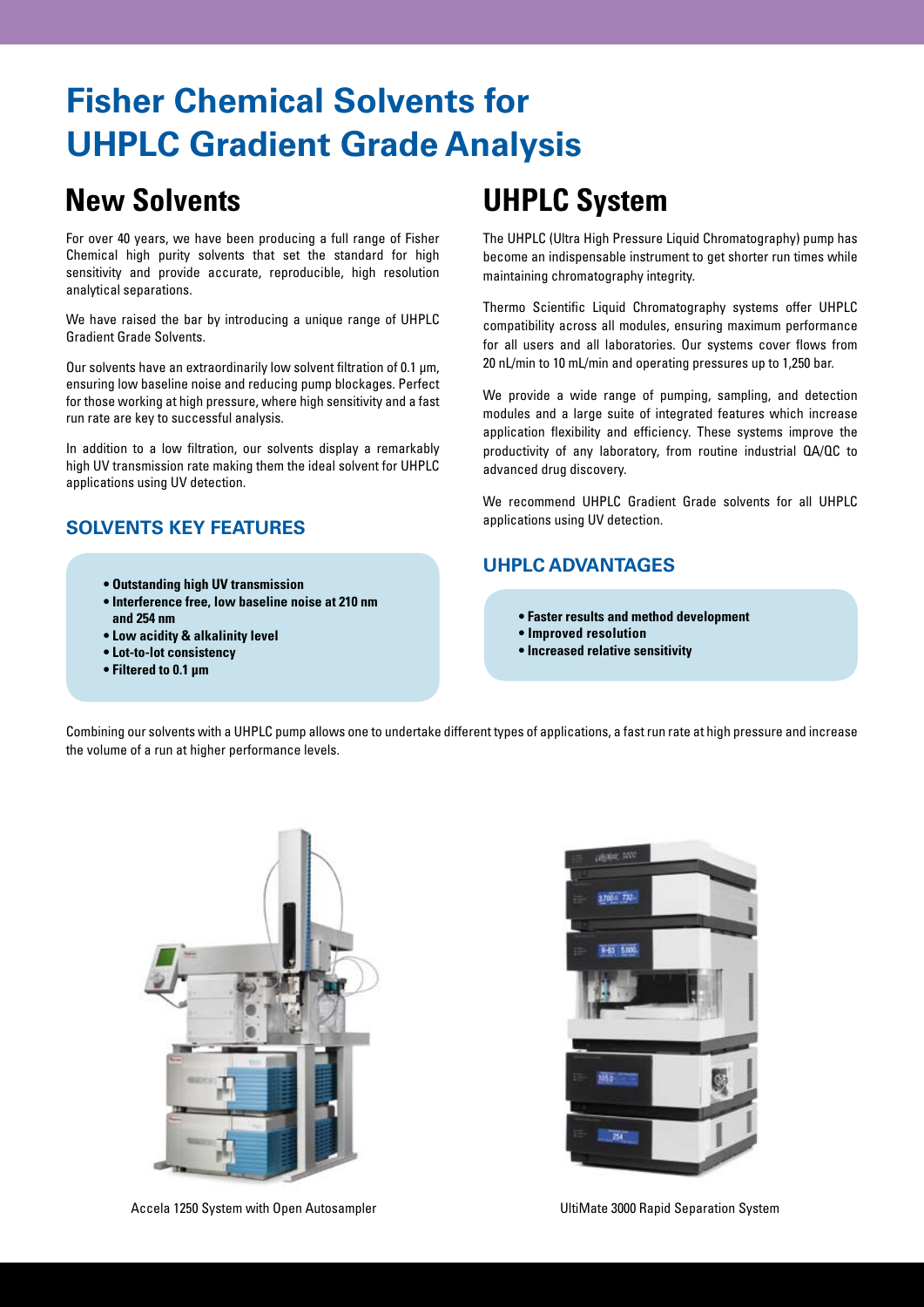# **Fisher Chemical Solvents UHPLC Gradient Grade**

### **Maximum sensitivity and resolution for high speed, high throughput applications**

| <b>FISHER CHEMICAL SOLVENTS FOR UHPLC GRADIENT GRADE ANALYSIS</b> |                                                 |                  |                             |  |  |
|-------------------------------------------------------------------|-------------------------------------------------|------------------|-----------------------------|--|--|
| <b>CATALOG NUMBER</b>                                             | <b>PRODUCT DESCRIPTION</b>                      | <b>PACK SIZE</b> | <b>PACKAGING</b>            |  |  |
| A/0650/PB15                                                       | Acetonitrile, for UHPLC gradient grade analysis | 1 <sub>L</sub>   | Plastic coated glass bottle |  |  |
| A/0650/PB17                                                       | Acetonitrile, for UHPLC gradient grade analysis | 2.5L             | Plastic coated glass bottle |  |  |
| M/4070/PB15                                                       | Methanol, for UHPLC gradient grade analysis     | 1 <sub>L</sub>   | Plastic coated glass bottle |  |  |
| M/4070/PB17                                                       | Methanol, for UHPLC gradient grade analysis     | 2.5L             | Plastic coated glass bottle |  |  |
| W/0120/PB15                                                       | Water, for UHPLC gradient grade analysis        | 1 L              | Plastic coated glass bottle |  |  |
| W/0120/PB17                                                       | Water, for UHPLC gradient grade analysis        | 2.5L             | Plastic coated glass bottle |  |  |

#### **Product Specification**

| A/0650 ACETONITRILE FOR UHPLC GRADIENT GRADE |                  |  |  |  |
|----------------------------------------------|------------------|--|--|--|
| Assay (GC)                                   | $>99.9\%$        |  |  |  |
| Acidity                                      | $<$ 0.0002 meg/g |  |  |  |
| Alkalinity                                   | $<$ 0.0002 meg/g |  |  |  |
| Water                                        | $< 0.01 \%$      |  |  |  |
| Residue after evaporation                    | $<$ 1 ppm        |  |  |  |
| Gradient analysis (max.eluted peak) 210 nm   | $<$ 2 mAll       |  |  |  |
| Gradient analysis (max.eluted peak) 220 nm   | $< 0.1$ mAU      |  |  |  |
| Gradient drift at 220 nm                     | $<$ 8 mAU        |  |  |  |
| Absorbance at 195 nm                         | < 0.1 A.U        |  |  |  |
| Absorbance at 200 nm                         | < 0.05 A.U       |  |  |  |
| Absorbance at 210 nm                         | < 0.02 A.U       |  |  |  |
| Absorbance at 220 nm                         | < 0.01 A.U       |  |  |  |
| Absorbance at 230 nm                         | < 0.005 A.U      |  |  |  |
| Absorbance at 240 nm                         | $<$ 0.005 A.U    |  |  |  |
| Absorbance at 250 nm                         | $<$ 0.005 A.U    |  |  |  |
| <b>Filtered to</b>                           | $0.1 \mu m$      |  |  |  |

| <b>W/0120 WATER FOR UHPLC GRADIENT GRADE</b> |                 |  |  |  |
|----------------------------------------------|-----------------|--|--|--|
| Conductivity                                 | $<$ 1 µ siemens |  |  |  |
| Residue after evaporation                    | $<$ 1 ppm       |  |  |  |
| Gradient analysis (max.eluted peak) 220 nm   | $< 0.1$ mAU     |  |  |  |
| Gradient analysis (max.eluted peak) 254 nm   | $< 0.1$ mAU     |  |  |  |
| Absorbance at 210 nm                         | < 0.2 A.U       |  |  |  |
| Absorbance at 220 nm                         | $< 0.1$ A.U     |  |  |  |
| Absorbance at 230 nm                         | < 0.05 A.U      |  |  |  |
| Absorbance at 240 nm                         | $< 0.01 A$ .    |  |  |  |
| Absorbance at 250 nm                         | < 0.005 A.U     |  |  |  |
| Absorbance at 260 nm                         | $<$ 0.005 A.U   |  |  |  |
| Filtered to                                  | $0.1 \mu m$     |  |  |  |

| <b>M/4070 METHANOL FOR UHPLC GRADIENT GRADE</b> |                  |  |  |  |  |
|-------------------------------------------------|------------------|--|--|--|--|
| Assay (GC)                                      | $>99.9\%$        |  |  |  |  |
| Acidity                                         | $<$ 0.0002 meg/g |  |  |  |  |
| Alkalinity                                      | $< 0.0001$ meg/g |  |  |  |  |
| Water                                           | $< 0.02 \%$      |  |  |  |  |
| Residue after evaporation                       | <1 ppm           |  |  |  |  |
| Gradient analysis (max.eluted peak) 254 nm      | $< 0.1$ mAU      |  |  |  |  |
| Absorbance of the largest eluted peak at 220nm  | $< 0.1$ mAU      |  |  |  |  |
| Gradient drift at 220 nm                        | $<$ 150 mAU      |  |  |  |  |
| Absorbance at 210 nm                            | < 0.2 A.U        |  |  |  |  |
| Absorbance at 220 nm                            | < 0.1 A.U        |  |  |  |  |
| Absorbance at 230 nm                            | < 0.05 A.U       |  |  |  |  |
| Absorbance at 240 nm                            | < 0.01 A.U       |  |  |  |  |
| Absorbance at 250 nm                            | $< 0.005$ A.U    |  |  |  |  |
| Absorbance at 260 nm                            | < 0.005 A.U      |  |  |  |  |
| Filtered to                                     | $0.1 \mu m$      |  |  |  |  |